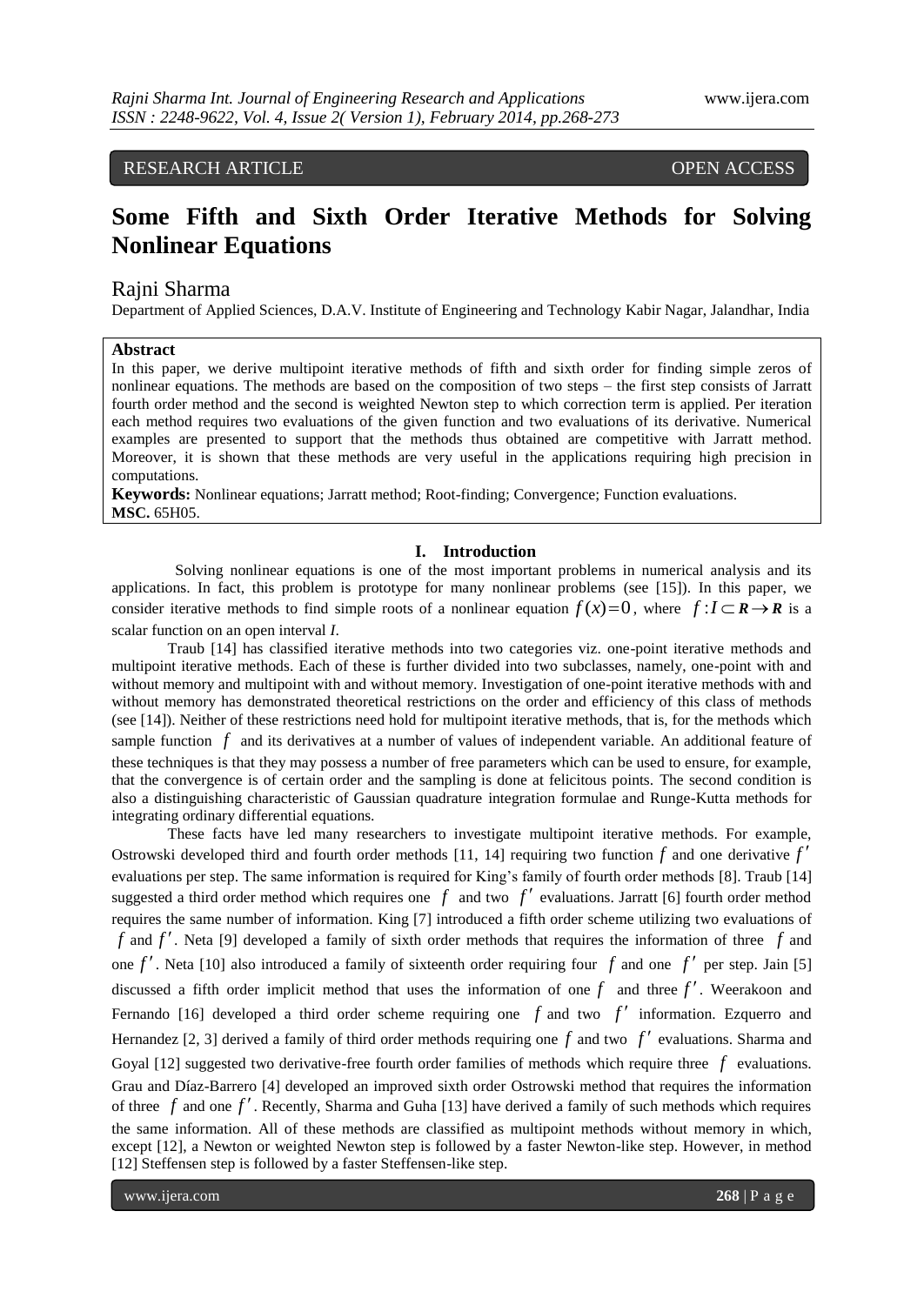In particular, Jarratt fourth order multipoint method [6] is given by

$$
x_{n+1} = x_n - \frac{1}{2} \frac{f(x_n)}{f'(x_n)} - \frac{f(x_n)}{3f'(x_n) - f'(x_n)},
$$
  
\n
$$
n = 0, 1, 2, 3, \dots
$$
  
\n
$$
n = 0, 1, 2, 3, \dots
$$
  
\n(1)

where  $y_n = x_n - \frac{2}{3} \frac{f(x_n)}{f'(x_n)}$ . 3 2 *n*  $x_n = x_n - \frac{2}{3} \frac{J(x_n)}{f'(x_n)}$  $y_n = x_n - \frac{2}{3} \frac{f(x_n)}{f'(x_n)}$ . The method requires one function  $f$  and two derivatives  $f'$  evaluations per step.

This formula is particularly useful for the problems in which evaluation of  $f'$  is cheaper compared with  $f$ , such as the function defined by an integral.

In this paper, we develop a one-parameter (i.e.  $a \in \mathbb{R} - \{-1\}$ ) family of multipoint methods based on the composition of two steps, Jarratt step (1) which is a predictor-type and weighted Newton step which is a corrector-type. As a consequence, the order of convergence is improved from four for Jarratt method to six for the new methods. Per iteration the new methods require two evaluations of the function  $f$  and two of its derivative  $f'$ . Further we find that the choice  $a=-1$  of the parameter results in fifth order method. These formulae are tested and performance is compared with Jarratt method.

#### **II. Development of the methods**

Our aim is to develop a scheme that improves the order of convergence of Jarratt method (1) at the cost of an additional evaluation of function. Thus we begin with the following iterative scheme

$$
z_{n} = x_{n} - \frac{1}{2} \frac{f(x_{n})}{f'(x_{n})} - \frac{f(x_{n})}{3f'(y_{n}) - f'(x_{n})}
$$
  
\n
$$
x_{n+1} = z_{n} - \frac{f'(x_{n}) + af'(y_{n})}{bf'(x_{n}) + cf'(y_{n})} \frac{f(z_{n})}{f'(x_{n})}
$$
\n(2)

where  $a, b, c$  are parameters and  $y_n$  is as defined in (1).

This scheme consists of a Jarratt step to get  $z_n$  from  $x_n$ , followed by a weighted Newton step to calculate  $x_{n+1}$  from the point  $z_n$ . The parameters a, b and c used in (2) can be determined from the following theorem:

**Theorem.** Let  $f: I \subset \mathbb{R} \to \mathbb{R}$  denote a real valued function defined on I, where I is a neighborhood of a simple *root*  $\alpha$  *of*  $f(x)$ . Assume that  $f(x)$  is sufficiently smooth in the interval I. Then, the iterative scheme (2) defines a one-parameter family of sixth order convergence if  $b = -\frac{1}{2}(3a+1)$ ,  $c = \frac{1}{2}(5a+3)$ , provided  $a \neq -1$ . If  $a = -1$ , the scheme is of fifth order.

*Proof***.** Using Taylor expansion of  $f(x_n)$  about  $\alpha$  and taking into account that  $f(\alpha)=0$ ,  $f'(\alpha)\neq 0$ , we have

$$
f(x_n) = f'(\alpha)[e_n + A_2e_n^2 + A_3e_n^3 + A_4e_n^4 + o(e_n^5)],
$$
\n(3)

where 
$$
e_n = x_n - \alpha
$$
 and  $A_k = (1/k!) f^{(k)}(\alpha) / f'(\alpha)$ ,  $k = 2, 3, \dots$ 

Furthermore, we have  $f'(x_n) = f'(a)[1+2A_2e_n + 3A_3e_n^2 + 4A_4e_n^3 + o(e_n^4)],$  (4)

and 
$$
\frac{f(x_n)}{f'(x_n)} = e_n - A_2 e_n^2 + 2(A_2^2 - A_3)e_n^3 + (7A_2A_3 - 4A_2^3 - 3A_4)e_n^4 + o(e_n^5).
$$
 (5)

Substituting (5) in  $y_n = x_n - \frac{2}{3} f(x_n) / f'(x_n)$  yields

$$
y_n - \alpha = \frac{1}{3}e_n + \frac{2}{3}A_2e_n^2 - \frac{4}{3}(A_2^2 - A_3)e_n^3 - \frac{2}{3}(7A_2A_3 - 4A_2^3 - 3A_4)e_n^4 + o(e_n^5)
$$
 (6)

Expanding  $f'(y_n)$  about  $\alpha$  and using (6), we have

$$
f'(y_n) = f'(\alpha) \left[ 1 + \frac{2}{3} A_2 e_n + \frac{1}{3} (4 A_2^2 + A_3) e_n^2 - 4(\frac{2}{3} A_2^3 - A_2 A_3 - \frac{1}{27} A_4) e_n^3 + o(e_n^4) \right],
$$
\n(7)

www.ijera.com **269** | P a g e

*f x*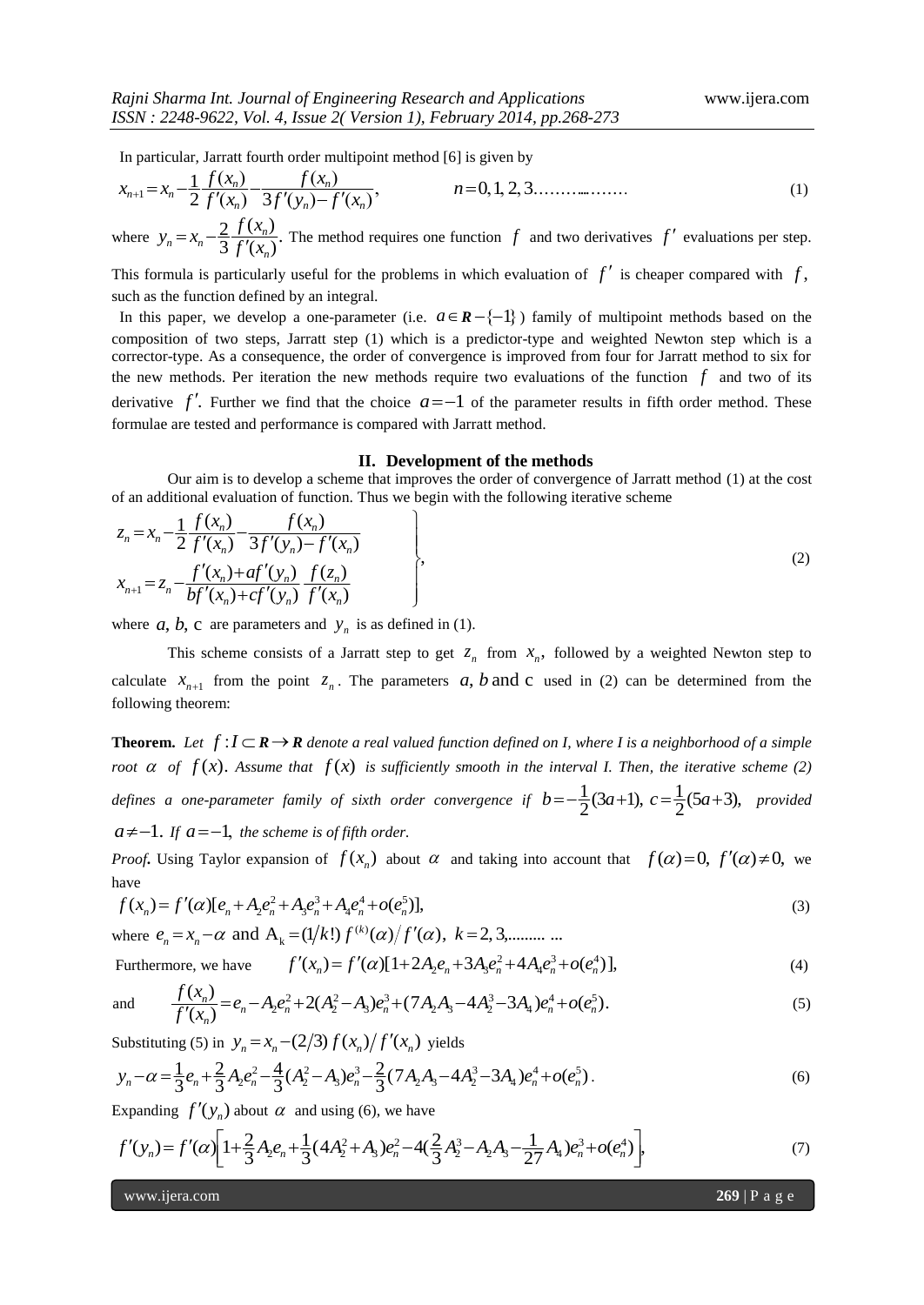From  $(4)$  and  $(7)$ , we get

$$
3f'(y_n) - f'(x_n) = 2f'(\alpha) \left[ 1 + (2A_2^2 - A_3)e_n^2 - 2(2A_2^3 - 3A_2A_3 + \frac{8}{9}A_4)e_n^3 + o(e_n^4) \right].
$$
\n(8)

Dividing (3) by (8) and simplifying, we obtain

$$
\frac{f(x_n)}{3f'(y_n) - f'(x_n)} = \frac{1}{2} \bigg[ e_n + A_2 e_n^2 + 2(-A_2^2 + A_3)e_n^3 + (2A_2^3 - 5A_2A_3 + \frac{25}{9}A_4)e_n^4 + o(e_n^5) \bigg].
$$
\n(9)

Substituting  $(5)$  and  $(9)$  in the first step of  $(2)$ , we have

$$
z_n = x_n - \frac{1}{2} \frac{f(x_n)}{f'(x_n)} - \frac{f(x_n)}{3f'(x_n) - f'(x_n)} = \alpha + (A_2^3 - A_2A_3 + \frac{1}{9}A_4) e_n^4 + o(e_n^5),
$$
\n(10)

that is

$$
z_n - \alpha = (A_2^3 - A_2 A_3 + \frac{1}{9} A_4) e_n^4 + o(e_n^5).
$$
 (11)

From (4) and (7), we obtain

$$
f'(x_n) + af'(y_n) = f'(\alpha) \left[ 1 + a + 2(1 + \frac{1}{3}a)A_2 e_n + \left( \frac{4}{3} a A_2^2 + 3(1 + \frac{1}{9}a)A_3 \right) e_n^2 - 4 \left( \frac{2}{3} a A_2^3 - a A_2 A_3 - (1 + \frac{1}{27}a)A_4 \right) e_n^3 + o(e_n^4) \right],
$$
 (12)

and 
$$
bf'(x_n) + cf'(y_n) = f'(\alpha) \bigg[ b + c + 2(b + \frac{1}{3}c)A_2e_n + \bigg(\frac{4}{3}bA_2^2 + 3(b + \frac{1}{9}c)A_3\bigg)e_n^2
$$
  

$$
-4\bigg(\frac{2}{3}cA_2^3 - cA_2A_3 - (b + \frac{1}{27}c)A_4\bigg)e_n^3 + o(e_n^4)\bigg].
$$
 (13)

Upon dividing (12) by (13) and simplifying, we get

$$
\frac{f'(x_n) + af'(y_n)}{bf'(x_n) + cf'(y_n)} = \frac{1}{b+c} \left[ 1 + a + \frac{4(c-ab)}{b+c} \left\{ \frac{1}{3} A_2 e_n - \frac{1}{b+c} \left( (b + \frac{5}{9}c) A_2^2 - \frac{2}{3} (b+c) A_3 \right) e_n^2 \right\} + o(e_n^3) \right].
$$
\n(14)

Now, the Taylor expansion of  $f(z_n)$  about  $\alpha$ 

$$
f(z_n) = f'(\alpha)[(z_n - \alpha) + o\{(z_n - \alpha)^2\}].
$$
  
From (4), (11) and (15) we find that

$$
\frac{f(z_n)}{f'(x_n)} = [1 - 2A_2 e_n + (4A_2^2 - 3A_3)e_n^2](z_n - \alpha) + o(e_n^7).
$$
\n(16)

Multiplication of (14) and (16) yields

$$
\frac{f'(x_n) + af'(y_n) f(z_n)}{bf'(x_n) + cf'(y_n) f'(x_n)} = \frac{1}{b+c} \left[ 1 + a - \frac{2}{b+c} \left( b(1 + \frac{5}{3}a) + c(a + \frac{1}{3}) \right) A_2 e_n + \frac{1}{b+c} \left( \frac{4}{b+c} \left( b^2(1 + \frac{8}{3}a) + c^2(a - \frac{2}{9}) + \frac{1}{3} bc(1 + \frac{29}{3}a) \right) A_2^2 - 3 \left( b(1 + \frac{17}{9}a) + c(a + \frac{1}{9}) \right) A_3 \right) e_n^2 \right] (z_n - \alpha) + o(e_n^7).
$$
 (17)

Thus making use of (11) and (17) in the second step of (2), we obtain

$$
e_{n+1} = \left[1 - \frac{1+a}{b+c} + \frac{2}{(b+c)^2} \left(b(1+\frac{5}{3}a) + c(a+\frac{1}{3})\right) A_2 e_n - \frac{1}{(b+c)^2} \left\{\frac{4}{b+c} \left(b^2(1+\frac{8}{3}a) + c^2(a-\frac{2}{9}) + \frac{1}{3}bc(1+\frac{29}{3}a)\right) A_2^2 - 3\left(b(1+\frac{17}{9}a) + c(a+\frac{1}{9})\right) A_3\right\} e_n^2 \right] \left[A_2^3 - A_2 A_3 + \frac{1}{9} A_4\right] e_n^4 + o(e_n^7).
$$
 (18)

www.ijera.com **270** | P a g e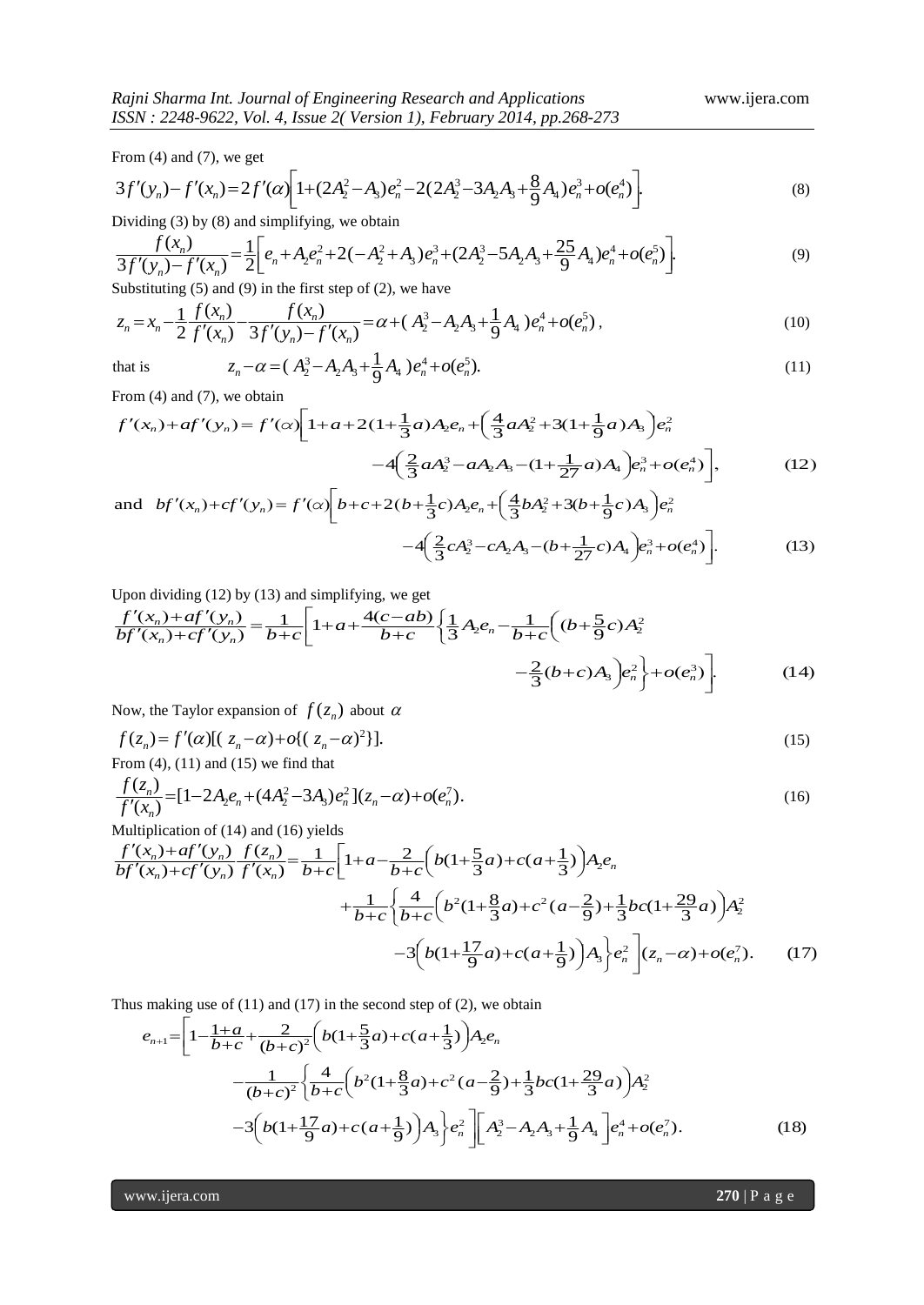In order to find a correction term for the second step of (2) such that the proposed scheme may yield sixth order method, the coefficients of  $e_n^4$  and  $e_n^5$  must vanish. Hence from (18), we derive the following conditions on the parameters *a*, *b* and *c*

$$
-a+b+c=1 \quad \text{and} \quad 2b(1+a)+(1+3a)(b+c)=0 \tag{19}
$$

 Since (19) represents a set of two equations in three unknown parameters, we may solve for any two of the parameters in terms of the remaining one. Solving for  $\,b\,$  and  $\,c\,$  in terms of  $\,a$ , we obtain

$$
b = -\frac{1}{2}(3a+1) \quad \text{and} \quad c = \frac{1}{2}(5a+3). \tag{20}
$$

With these values and from (18), the error equation turns out to be

$$
e_{n+1} = \left[ -\frac{2a-6}{3a+3}A_2^2 - A_3 \right] \left[ A_2^3 - A_2 A_3 + \frac{1}{9} A_4 \right] e_n^6 + o(e_n^7). \tag{21}
$$

 Thus equation (21) establishes the maximum order of convergence equal to six for the iteration scheme (2), provided  $a \neq -1$ . However, if  $a = -1$ , then from (19) we have  $b = -c$  and consequently the second step of (2) reduces to

$$
x_{n+1} = z_n - \frac{1}{b} \frac{f(z_n)}{f'(x_n)},
$$
\n(22)

thereby using (11) and (16) in (22), we get the error equation

$$
e_{n+1} = \left[ \left( 1 - \frac{1}{b} \right) + \frac{2}{b} A_2 e_n \right] \left[ A_2^3 - A_2 A_3 + \frac{1}{9} A_4 \right] e_n^4 + o(e_n^6). \tag{23}
$$

So it follows that for the scheme (22) to be of fifth order,  $b=1$ . In this case the error is

$$
e_{n+1} = 2A_2 \left[ A_2^3 - A_2 A_3 + \frac{1}{9} A_4 \right] e_n^5 + o(e_n^6). \tag{24}
$$

Thus we establish that for the parametric values  $a = -b = c = -1$ , the scheme (2) is of fifth order. This completes the proof of the theorem.  $□$ 

Hence the proposed scheme (2) with the parameter  $a \in \mathbb{R}$  is given by

$$
z_n = x_n - \frac{1}{2} \frac{f(x_n)}{f'(x_n)} - \frac{f(x_n)}{3f'(y_n) - f'(x_n)}
$$
  
\n
$$
x_{n+1} = z_n - 2 \frac{af'(y_n) + f'(x_n)}{(5a+3)f'(y_n) - (3a+1)f'(x_n)} \frac{f(z_n)}{f'(x_n)}
$$
  
\nwhere  $y_n = x_n - \frac{2}{3} \frac{f(x_n)}{f'(x_n)}$ . (25)

This scheme is of fifth order if  $a = -1$ , otherwise it is of sixth order. Thus, we have derived a method of fifth order and a one-parameter family of sixth order methods by an additional evaluation of function at the point iterated by Jarratt method. Such processes are valuable since, as Traub [14, Ch. 11] has shown, they may be readily generalized to deal with the problem of solving systems of equations.

In order to obtain an assessment of the efficiency of our methods we shall make use of Traub's efficiency index ([14], Appendix C), according to which efficiency of an iterative method is given by  $E = \log p/C$ , where p is the order of the method and C is cost per iterative step of computing the function and derivative values needed to form the iterative formula. If we let the cost of evaluating  $f$  be  $c_f$  and that of *f*<sup>'</sup> be  $c_f$  then for our fifth and sixth order formulae the efficiencies are  $E = \log 5/2(c_f + c_f)$  and  $E = \log 6/2(c_f + c_{f'})$ , respectively. For Jarratt method, we have similarly  $E = \log 4/(c_f + 2c_{f'})$ . Comparing the E values we find that sixth order method will be a better choice than Jarratt if  $c_f < 0.82 c_{f'}$ . That means if the cost of calculating  $f$  is less than 82 percent of that necessary to calculate  $f'$ , then sixth order method is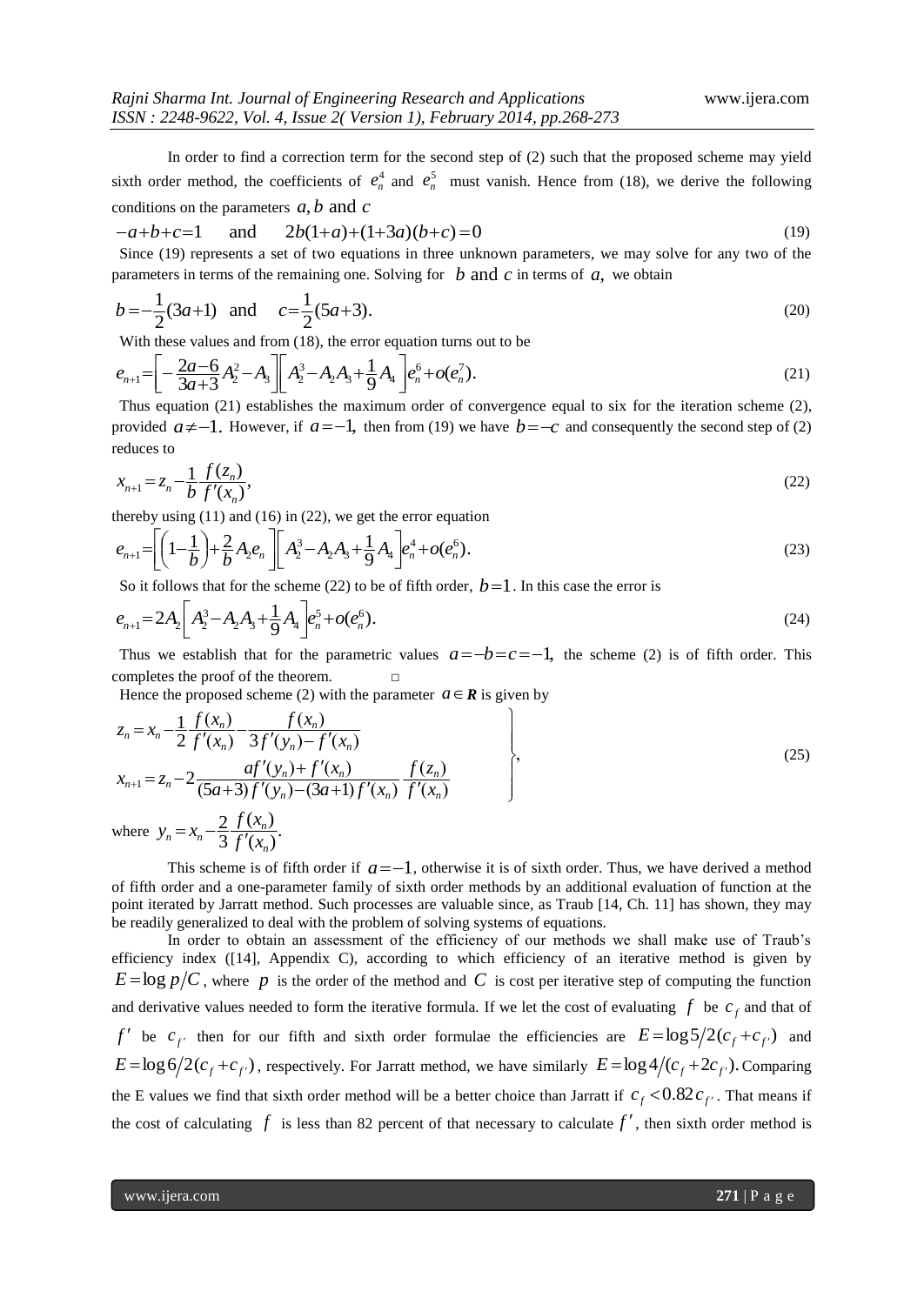more efficient. Similar comparison shows that if  $c_f < 0.38 c_{f'}$ , then fifth order method is superior to Jarratt method.

### **III. Numerical examples**

Here we shall apply our methods to the following nonlinear equations:  $x_0 = 5.0$ 

$$
f_1 = x^4 - 6x^3 + 11x^2 - 6x = 0, \t x_0 = 5.0
$$
  
\n
$$
f_2 = x^2 - (1 - x)^5 = 0, \t x_0 = 1.0
$$
  
\n
$$
f_3 = x e^{x^2} - \sin^2 x + 3\cos x + 5 = 0, \t x_0 = -1.0
$$
  
\n
$$
f_4 = \sin x e^{-x} + \ln(x + 1) = 0, \t x_0 = -0.5
$$
  
\n
$$
f_5 = \tan^{-1} x - x + 1 = 0, \t x_0 = 1.0
$$
  
\n
$$
f_6 = e^{x^2 + 7x - 30} - 1 = 0, \t x_0 = 3.
$$
  
\n
$$
f_7 = \int_0^x \frac{\sin xt}{t} dt - \frac{1}{2} = 0, \t x_0 = 0.2
$$

where  $x_0$  is the initial approximation chosen.

The performance is compared with Jarratt method which is now designated as  $M_1$ . Also designating fifth and sixth order methods as  $M_2$  and  $M_3$ , respectively. The parameter a that appears in the algorithm  $M<sub>3</sub>$  is chosen  $a=1$ . All calculations are performed in double precision arithmetic. We accept an approximate solution rather than the exact root, depending on the computer precision  $(\in)$ . The stopping criteria used for computer program: (i)  $|x_{i+1} - x_i| \le \epsilon$ , (ii)  $|f(x_{i+1})| \le \epsilon$ , and so, when the stopping criterion is satisfied,  $x_{i+1}$  is taken as the computed root *α*. For numerical illustrations in this section, we use fixed stopping criterion  $\epsilon = 0.5 \times 10^{-17}$ .

Table 1 shows the calculated root and the number of iterations necessary to reach the root up to the desired accuracy by each method. In table 2, we obtain costs of the present methods in comparison with the classical predecessor  $M_1$  for each problem. The cost of an iterative method is defined by  $c_t = nc_i$ , where *n* is the number of iterations,  $c_i$  is the cost per iteration and  $c_i$  is the total cost. We assume that the cost of evaluating one iterative step is primarily due to the cost of evaluating  $f^{(j)}$ ,  $j \ge 0$  and that the cost of combining  $f^{(j)}$  to form iteration method is negligible. In particular, we have assumed the cost of evaluating each  $f^{(j)}$  is 1 in all the considered problems.

| rable 1. Results of the problems. |                     |                |              |         |
|-----------------------------------|---------------------|----------------|--------------|---------|
| Problem                           |                     | Iterations (n) |              |         |
|                                   | Root                | $M_{1}$        | $M_{\rm{2}}$ | $M_{3}$ |
| $f_1$                             | 3.0000000000000000  | 4              | 4            | 3       |
| $f_2$                             | 0.3459548158482421  | 4              | 3            | 3       |
| $f_3$                             | -1.2076478271309190 | 3              | 3            | 2       |
| $f_4$                             | 0.0000000000000000  | 3              | 3            | 2       |
| $f_5$                             | 2.1322677252728850  | 3              | 3            | 2       |
| $f_{6}$                           | 3.0000000000000000  | 6              | 5            | 3       |
| $f_7$                             | 0.7121746839007776  |                | 4            | 3       |

Table 1. Results of the problems.